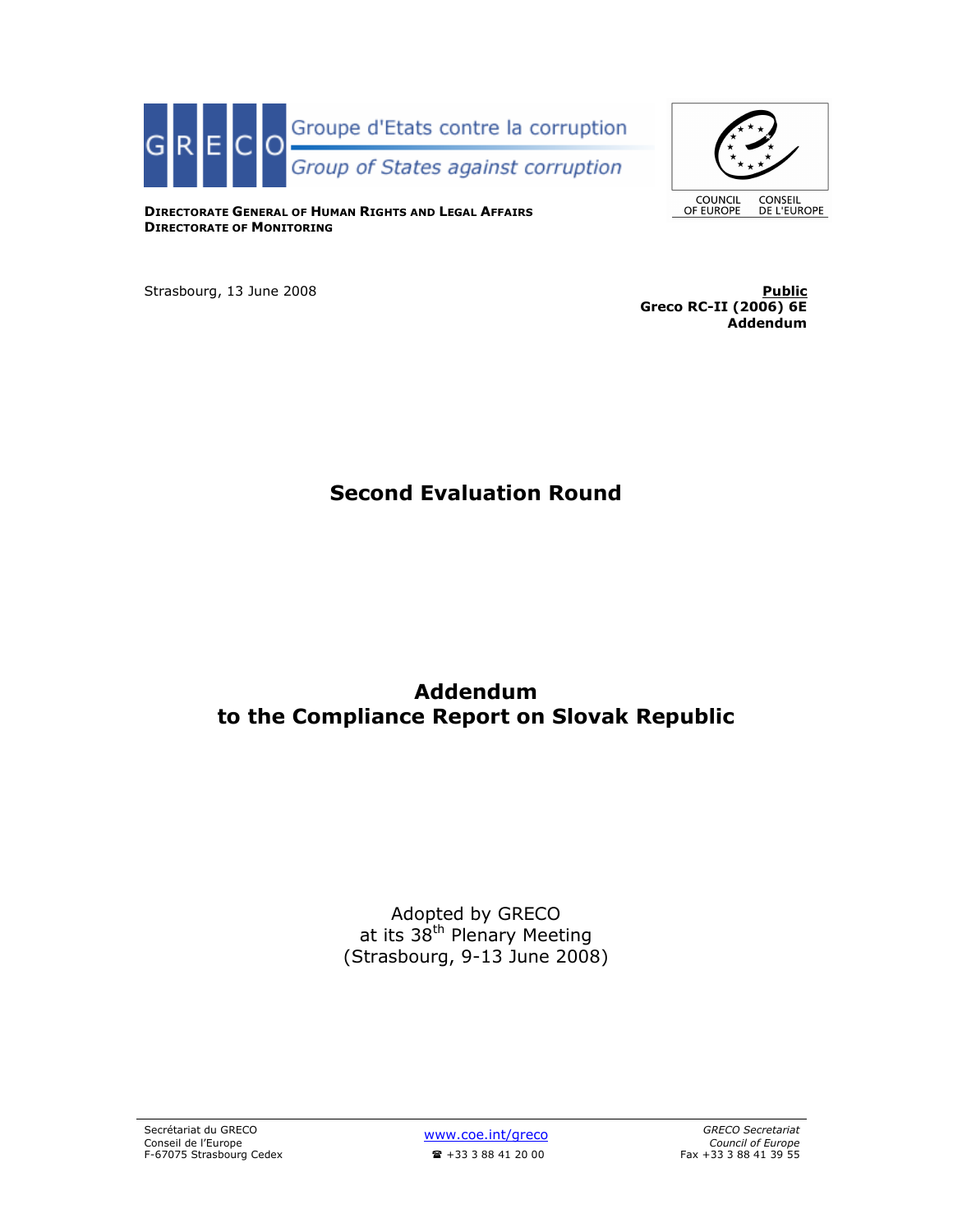# I. INTRODUCTION

- 1. GRECO adopted the Second Round Evaluation Report on the Slovak Republic at its 17<sup>th</sup> Plenary Meeting (25 March 2004). This report (Greco Eval II Rep (2003) 2E), which contains 17 recommendations addressed to the Slovak Republic, was made public on 1 April 2004.
- 2. The Slovak Republic submitted the Situation Report required under the GRECO compliance procedure on 28 March 2006. On the basis of this report, and after a plenary debate, GRECO adopted the Second Round Compliance Report (RC-Report) on the Slovak Republic at its 28<sup>th</sup> Plenary Meeting (12 May 2006). This last report was made public on 29 May 2006. The Compliance Report (Greco RC-II (2006) 6E) concluded that recommendations viii and xii had been implemented satisfactorily and recommendations ii, iii, iv, v, ix and xv had been dealt with in a satisfactory manner. Recommendations i, vi, vii, x, xiv, xvi and xvii had been partly implemented and recommendations xi and xiii had not been implemented; GRECO requested additional information on their implementation. This information was provided on 30 November 2007.
- 3. The purpose of this Addendum to the Second Round Compliance Report is, in accordance with Rule 31, paragraph 9.1 of GRECO's Rules of Procedure, to appraise the implementation of recommendations i, vi, vii, x, xi, xiii, xiv, xvi and xvii in the light of the additional information referred to in paragraph 2.

# II. ANALYSIS

# Recommendation i.

- 4. GRECO recommended to develop guidelines and to provide appropriate training for the police, the investigators and the prosecutors on how to go about tracking down offenders' assets, as well as with a view to make full use of all means available aiming at identifying, seizing and freezing proceeds of corruption.
- 5. GRECO recalls that it welcomed the adoption of a new Criminal Code and Code of Criminal Procedure and the training, which had been provided on these new provisions to prosecutors, police and judges, and took note of the information that the Financial Police would carry out most financial investigations (both of financial crimes and possible proceeds of crime). However, it considered that without further information it could not conclude that this had made the need for further practical assistance in the form of guidelines and training redundant and therefore considered that this recommendation had been partly implemented.
- 6. The Slovak authorities, in the additional information submitted for the present Addendum, state that a Twinning Light Project (SK/05/IB/OT/01/TL) is being carried out. This project aims to further strengthen the institutional and administrative capacity to prevent and combat corruption in the Slovak Republic. In the context of this project a set of specific guidelines and model documents for police, prosecutors and judges have been developed, to provide further guidance on their role and responsibilities as well as the relevant procedures to be followed under Slovak legislation (and in accordance with international agreements) related to tracking down offenders' assets and the seizure and forfeiture/confiscation of property. In addition, training in the area of tracing, seizing and forfeiting/confiscating proceeds of crime (including on the application of relevant Slovak legislation and international good practices) has been provided to police officers of the Bureau for the Fight against Corruption, prosecutors of the Special Prosecutor's Office and judges of the Special Court (in total approximately 60 participants), *inter alia* on further improving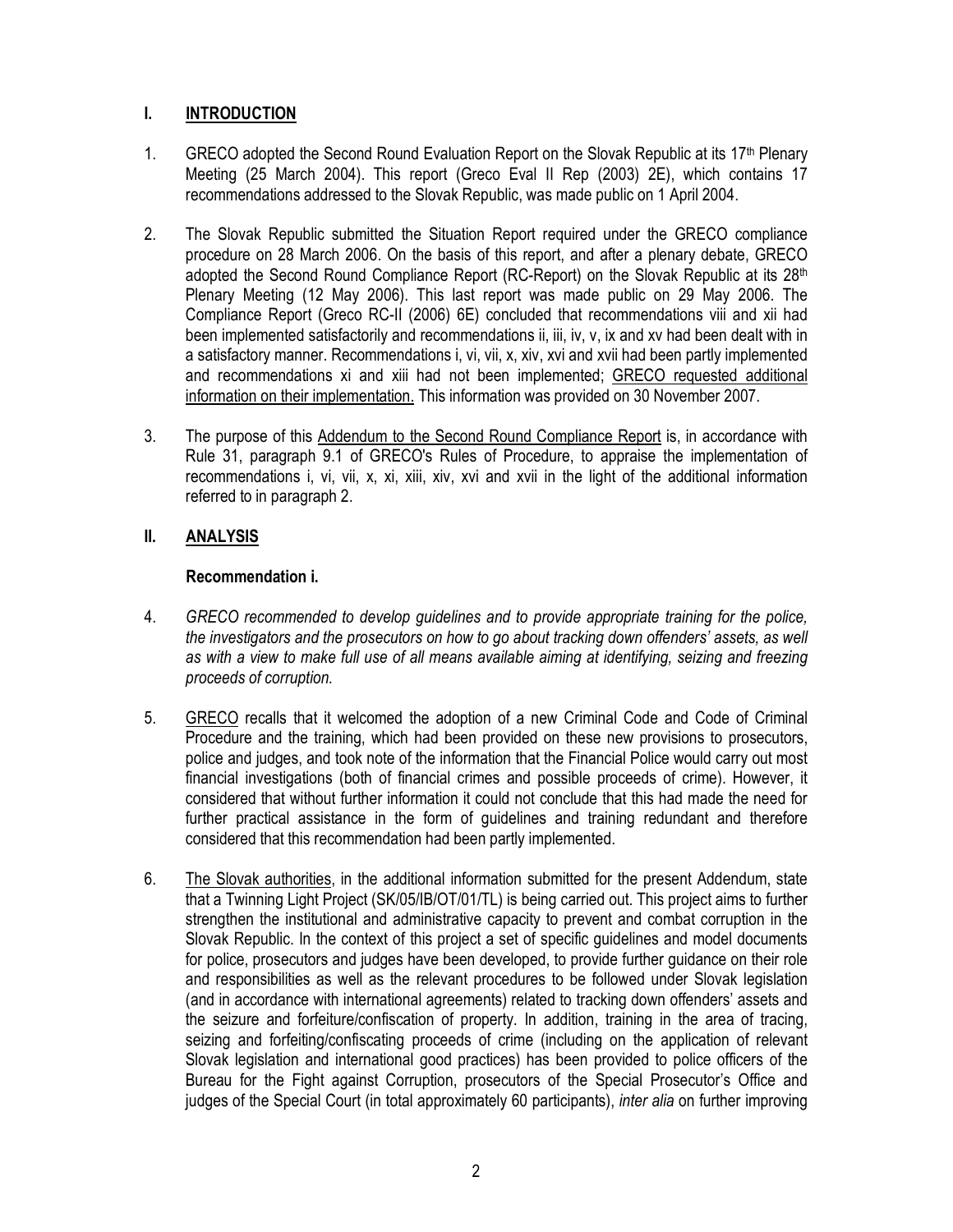existing investigative practices and methods for tracing and identifying proceeds of crime and other property in May 2008.

- 7. In addition to the abovementioned training activities, a number of other training activities have reportedly taken place since the adoption of the Second Round Compliance Report, including:
	- an international seminar organised by the Police Academy in December 2006 for police officers, prosecutors and representatives of the Ministry of Justice on the topic "Seizure and forfeiture/confiscation of assets from criminal activities";
	- a training seminar held by the Police Academy in September 2007, in co-operation with the Bureau for the Fight against Corruption, for police officers and prosecutors on the theme "Corruption and Financial Crime";
	- a TAIEX training seminar organised by DG Enlargement of the European Commission in October 2007 on freezing and forfeiting/confiscating proceeds of crime, in which 60 practitioners participated.
- 8. Finally, the Slovak authorities emphasise the role the Financial Intelligence Unit (FIU), which is a part of the Financial Police, plays in tracking offenders' assets in pre-trial proceedings. The internal regulations<sup>1</sup> of the FIU and the relevant legal provisions specify the competences of police officers of the FIU and provide guidance on the way unusual transaction reports and reports on suspicions of purchase of property from illegal assets are to be analysed, evaluated and decided on. Furthermore, police officers of the Slovak FIU are trained on a regular basis on new developments in the area of identifying, seizing and freezing proceeds of crime, money laundering and financing of terrorism, *inter alia* in the context of events organised by foreign FIUs and in the context of activities of Europol, the Camden Assets Recovery Inter-Agency Network (CARIN), the European Anti-Fraud Office (OLAF) and the European Police College (CEPOL).
- 9. GRECO welcomes the various training activities on tracking defendants' assets, which have taken place, as well as the elaboration of guidelines on this topic. GRECO hopes that the training provided and guidelines elaborated ensure that the means available for identifying, seizing and freezing the proceeds of corruption are used to the fullest extent possible.
- 10. GRECO concludes that recommendation i has been implemented satisfactorily.

#### Recommendation vi.

- 11. GRECO recommended that the Slovak authorities establish an objective definition of "unusual business activities" for banks and other reporting entities to ensure that all questionable financial transactions come to the attention of the Financial Police.
- 12. GRECO recalls that it took note of the argument of the Slovak authorities that to provide for a more specific definition of 'unusual business activities' would limit possibilities to report questionable financial operations, educate criminals on what is being reported (allowing them to find loopholes in the law and thus necessitating frequent amendments to the law), and that this recommendation was therefore being implemented through training of compliance officers of reporting entities and by having the Financial Intelligence Unit (FIU) provide instructions to these reporting entities on what is to be considered as an unusual business activity. GRECO however found that without further information on the frequency and type of training provided, as well as

<sup>1</sup> These internal regulations include Directions No. 2/2006 (on processing unusual transaction reports), and No. 1/2006 (on control of reporting entities) of the Director of the Bureau for Combating Organised Crime of the Presidium of the Police Force.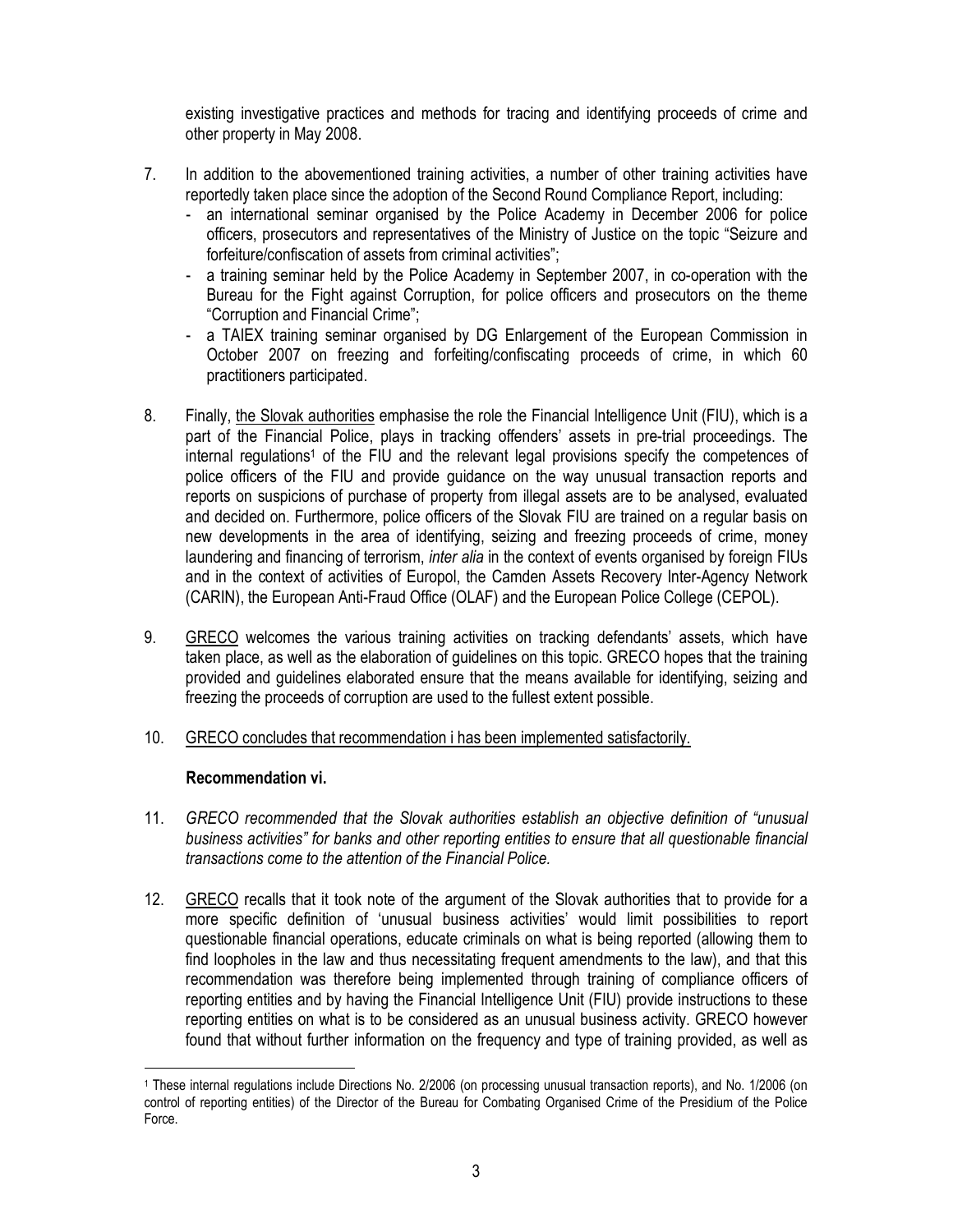the nature (binding or non-binding) of instructions of the FIU it could only conclude that this recommendation had been partly implemented.

- 13. The Slovak authorities report that a new Act on Money Laundering and Terrorism Financing is currently being discussed in parliament. This draft law includes a new definition of 'unusual transaction' to replace the definition of 'unusual business activities' laid down in Act No. 367/2000<sup>2</sup> . The new definition of an 'unusual transaction' is based on an analysis of 'unusual business activities' reported under the old law and combines certain risk factors which could indicate the occurrence of money laundering or financing of terrorism offences. At the same time it is said to allow entities to identify unusual transactions without educating criminals on what is being reported.
- 14. Furthermore, the Slovak authorities report on training<sup>3</sup> and the (regular) instructions, in the form of information on trends and typologies of money laundering and financing of terrorism as well as ways in which unusual transactions can and should be identified, provided to reporting entities by the unit of the FIU/Financial Police which supervises the reporting entities, as well as the information placed on the FIU's web-site (which became operational in September 2007).
- 15. GRECO takes note of the information provided. It welcomes the fact that a new definition of an 'unusual transaction' has been included in the new (draft) law on money laundering and financing of terrorism – which appears to provide for more objective and clearer criteria of the type of transactions to be reported to the FIU – and the training and instructions provided to reporting entities. However, as the draft law on money laundering and financing of terrorism has not entered into force and an objective defintion of an 'unusual transaction' has thus not yet been established, GRECO cannot yet conclude that this recommendation has been fully complied with.

#### 16. GRECO concludes that recommendation vi has been partly implemented.

<sup>2</sup> Under Act No 367/2000 an 'unusual business activity' is defined as a "legal action or other action which suggests that its execution may enable legalisation or financing of terrorism". Under the draft law an "unusual transaction" has been defined as "a business operation :

a)which, with regard to its complexity, unusually large volume of funds or other nature, apparently deviates from usual and standard scope or nature of a certain type of business or business of a certain customer;

b)which, with regard to its complexity, unusually large volume of funds or other nature has no apparent economic purpose or visible lawful purpose;

c) regarding which a customer is reluctant to identify or provide data needed for the reporting entity to apply customer due diligence under paragraph 10 - 12;

d)regarding which a customer is reluctant to provide the information about business being prepared or tries to provide a minimum amount of information or provides information difficult or expensive to verify by the reporting entity;

e) regarding which a customer asks for its execution on the basis of a project that raises doubts;

f) regarding which funds of small denomination are used in unreasonable large volume;

g)with a customer where it is expected that in regard to his employment, position or other characteristics, is not or cannot be an owner of funds needed;

h)regarding which the volume of funds that a customer disposes of, is in apparent disproportion to nature or scope of business activities or to his/her declared financial status;

i) regarding which there is a reasonable assumption that a customer or a beneficiary owner is a person against who international sanctions according to a special regulation are executed or a person who may be in relation to a person against who international sanctions according to a special regulation are executed;

j) regarding which there is a reasonable assumption that its subject matter is or is to be a thing or a service which may be related to a thing or a service against which international sanctions are executed according to a special regulation; or

k) regarding which a customer is a person from third countries which do not exercise measures in the field of prevention and disclosure of money laundering and financing of terrorism equivalent to measures established by this Act."

<sup>3</sup>The Slovak authorities indicate that this training is provided primarily to professional associations (i.e. the National Bank, the Association of Insurance Companies, the Slovak Chamber of Auditors etc.), which in turn are expected to train their members.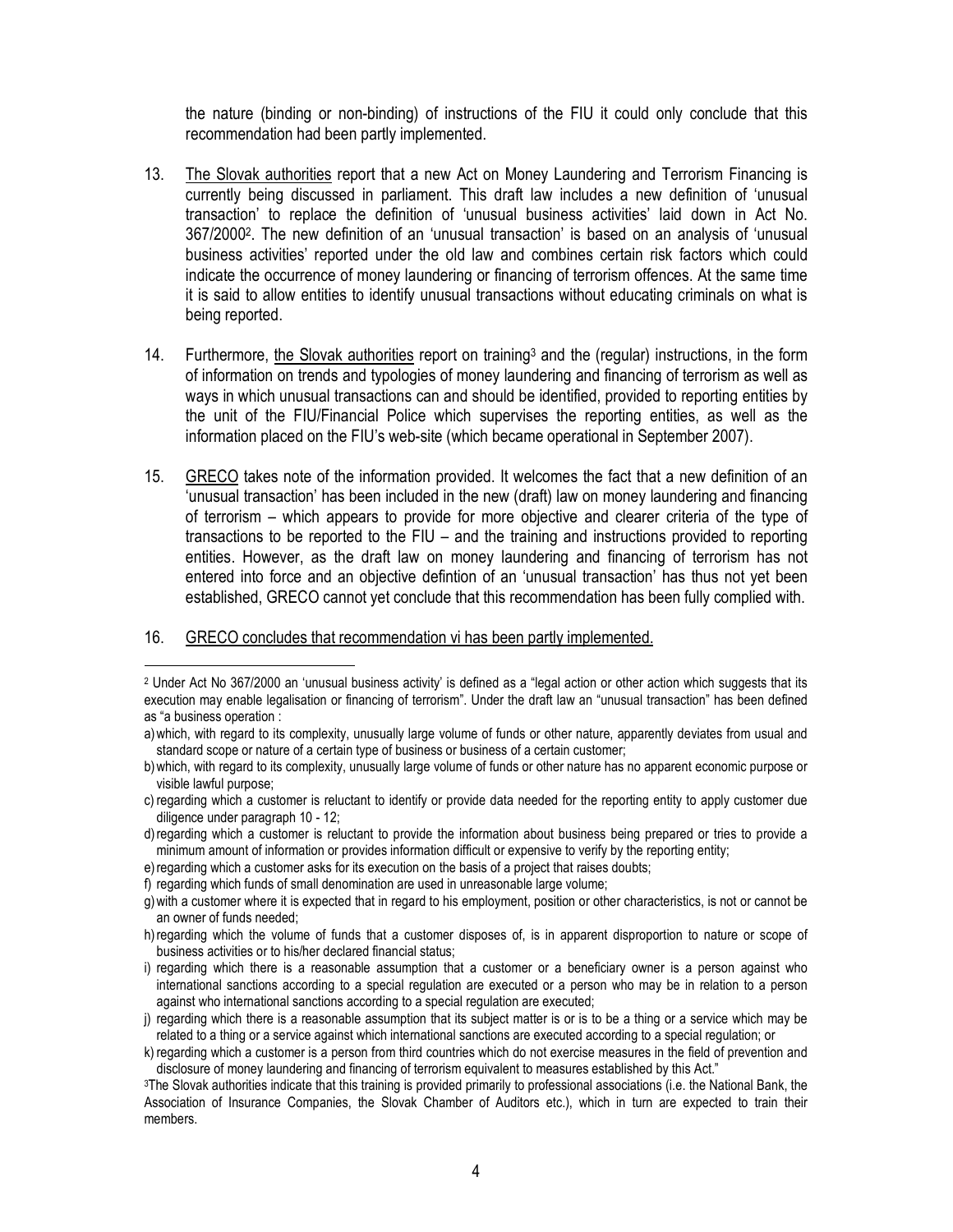#### Recommendation vii.

- 17. GRECO recommended to pursue the legislative programme with regard to the organisation, functioning and decision-making processes in all branches of the public administration in a manner consistent with the relevant international instruments on corruption, that takes into account the need to prevent and combat corruption and subsequently to develop a system of assessment of its effectiveness.
- 18. GRECO recalls that this recommendation referred to the adoption of various new laws and amendments to existing laws which were still under preparation at the time of the adoption of the Second Round Evaluation Report. As no information had been provided, neither on laws other than the draft Code of Ethics, the Act to the Supreme Audit Office and a draft law on conflicts of interest, nor on the development of a system or tool to assess the effectiveness of the legislative programme in preventing and combating corruption, GRECO concluded that this recommendation had been partly implemented.
- 19. The Slovak authorities now report that the Law on Conflicts of Interest<sup>4</sup> entered into force in October 2004 and was subsequently amended by Constitutional Law No. 545/2005 Coll., which entered into force in January 2006. Both this law, to which the Evaluation Report referred, and amendments thereto, had thus already entered into force at the time of adoption of the Compliance Report in May 2006. This had erroneously not been reported to GRECO at that time.
- 20. Furthermore, as already mentioned in the Compliance Report, in January 2006, Constitutional Act No. 463/2005 Coll. entered into force, amending the Constitution to extend the mandate of the Supreme Audit Office to also enable it to audit "the use of property, property rights, financial sources, obligations and claims of so-called local self-government units, legal persons in which the State or local self-government units have invested and legal persons founded by local selfgovernment units".
- 21. Moreover, the Slovak authorities stress that the police forces have been reorganised in January 2004. This reorganisation aimed to strengthen and improve the performance of the police, and to this end more specialised units for specific types of criminality were created. Four specialised bureaus now form the backbone of the police forces: the Bureau for Combating Organised Crime, the Justice and Criminal Police Bureau, the Bureau of Border and Immigration Police and the Bureau for the Fight against Corruption.<sup>5</sup>
- 22. Finally, the Slovak authorities report that the Cadastral Law (Act No. 162/1995 Coll.) was complemented by Amendment Act No. 173/2004 Coll. – which entered into force in April 2004 – introducing a so-called 'speed-up fee', which ensures possibilities for access to information and documentation in an easier and faster way and also reduces possibilities of bribes being paid to speed up the process. Further amendments to the Cadastral Law will be adopted in the near future, which should make on-line access to all services of the cadastral office possible.

<sup>4</sup> The full title of this law is "Constitutional Law No. 545/2005 Coll. of Laws on Protection of Public Interest at Functions of Public Officials' Performance".

<sup>5</sup> Apart from corruption, the Bureau for the Fight against Corruoption deals with all 'malfeasance in office' offences committed by members of parliament, government, the President, heads of state bodies, judges, prosecutors, the directors of the intelligence service and members of the Board of the National Bank, as well as crimes against property and serious economic crimes.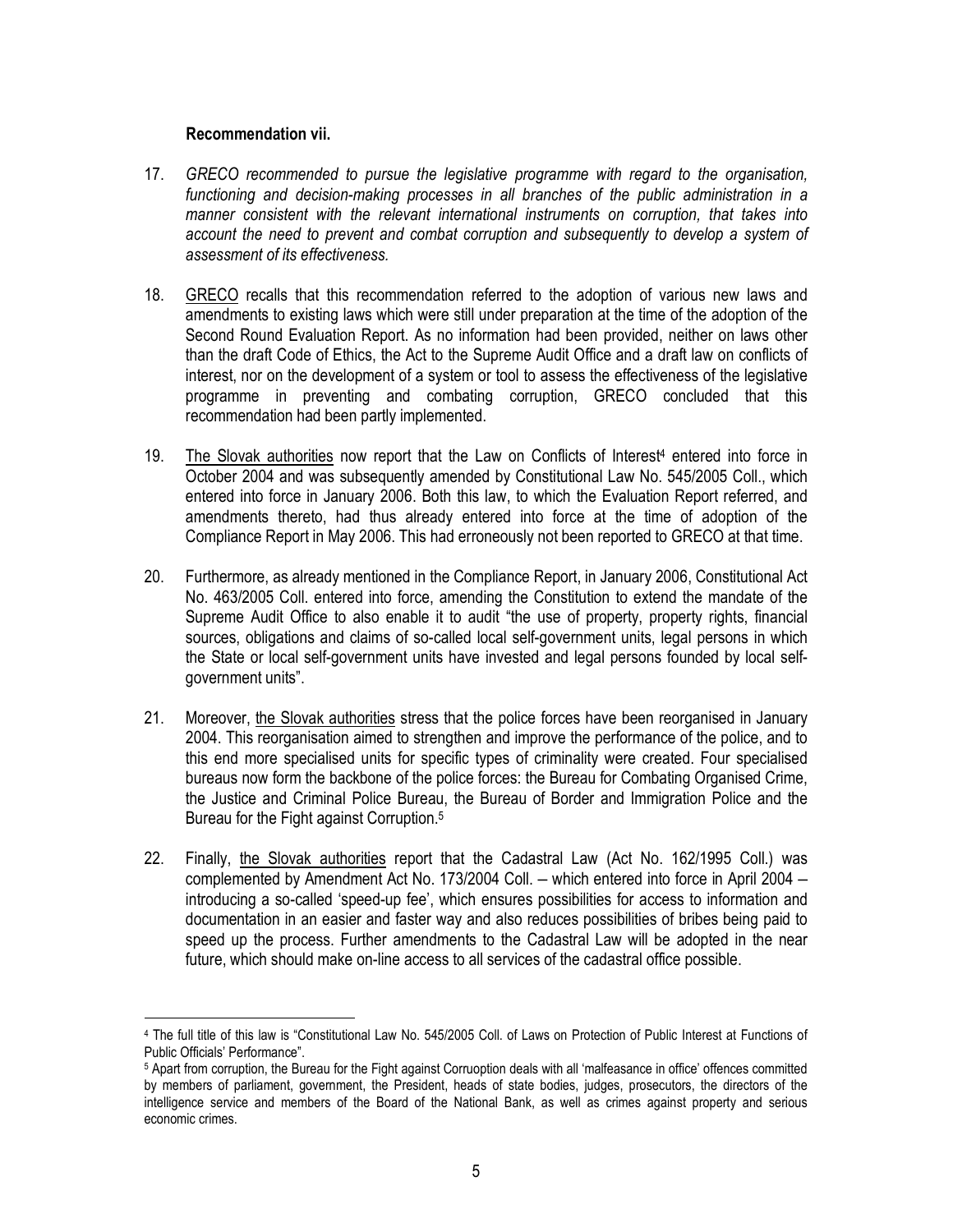- 23. GRECO takes note of the information provided. However, GRECO notes that all the abovementioned laws and amendments thereto had already entered into force, at the time of adoption of either the Evaluation Report or the Compliance Report. Nevertheless, GRECO accepts that almost all components of the legislative programme (with the exception of a law on a code of ethics for all public officials, see under recommendation xi below) as referred to in the Second Round Evaluation Report have now entered into force. However, from the information provided GRECO cannot assess whether a system or tool to assess the effectiveness of (parts of) these laws (in preventing and combating corruption) has ever been developed or whether – in the absence of such a system or tool – an assessment of specific components of these laws has been carried out to see if they have achieved the intended effect from an anti-corruption perspective.
- 24. GRECO concludes that recommendation vii has been partly implemented.

## Recommendation x.

- 25. GRECO recommended to strengthen the roles of the Supreme Audit Office and of the Public Defender of Rights in the prevention and combating of corruption. Subsequently, they should increase the awareness among the general public on this.
- 26. GRECO recalls that it welcomed the amendments to the Act on the Public Defender of Rights, strengthening the role of the Public Defender of Rights, and the Constitution, which extended the mandate of the Supreme Audit Office (SAO) to also audit so-called self-government units (i.e. municipal and regional bodies). However, as no information had been provided on increasing the awareness among the general public on this it could only conclude that this recommendation had been partly implemented.
- 27. The Slovak authorities now state that the public awareness of the roles of the Public Defender and the SAO has been raised in various ways. The Public Defender of Rights (Ombudsman) encourages citizens on a regular basis via public media to exercise their rights through his office, inter alia as regards unethical or seemingly corrupt behaviour by public officials. Furthermore, in the beginning of each year the Public Defender submits an activity report<sup>6</sup> to Parliament on respect of the basis rights and freedoms of natural and legal persons by public entities, based on complaints received by the public. This report also contains proposals and recommendations to remedy the shortcomings the Public Defender has come across (under Article 23 of the Act No. 564/2001 Coll. on Public Defender of Rights, as amended in April 2006). The reports are published on the website of the Public Defender of Rights (www.vop.sk).
- 28. The SAO informs the public quarterly on results of its auditing activities via reports published on its web-site (www.nku.gov.sk). Furthermore, it organises so-called "open door days" for the general public, gives briefings to the press and organises press conferences on a regular basis. Moreover, particular in the area of local/regional self-government (to which the mandate of the SAO was extended with the amendment to the Constitution, as reported in the Compliance Report) detailed information on the findings of the audits carried out in regions and municipalities

<sup>6</sup> The aim of this report is to draw attention to violations of the basic rights and freedoms of natural and legal persons, as documented by the Public Defender, to analyse complaints received by the Public Defender in order to increase the effectiveness of the protection of basic rights and freedoms of natural and legal persons by public entities, to draw attention to current problems in enforcing laws in the field of protection of basic rights and freedoms, to signal shortcomings in these laws and, more in general, to give a public account of the activities of the Public Defender to enable the assessment of his/work.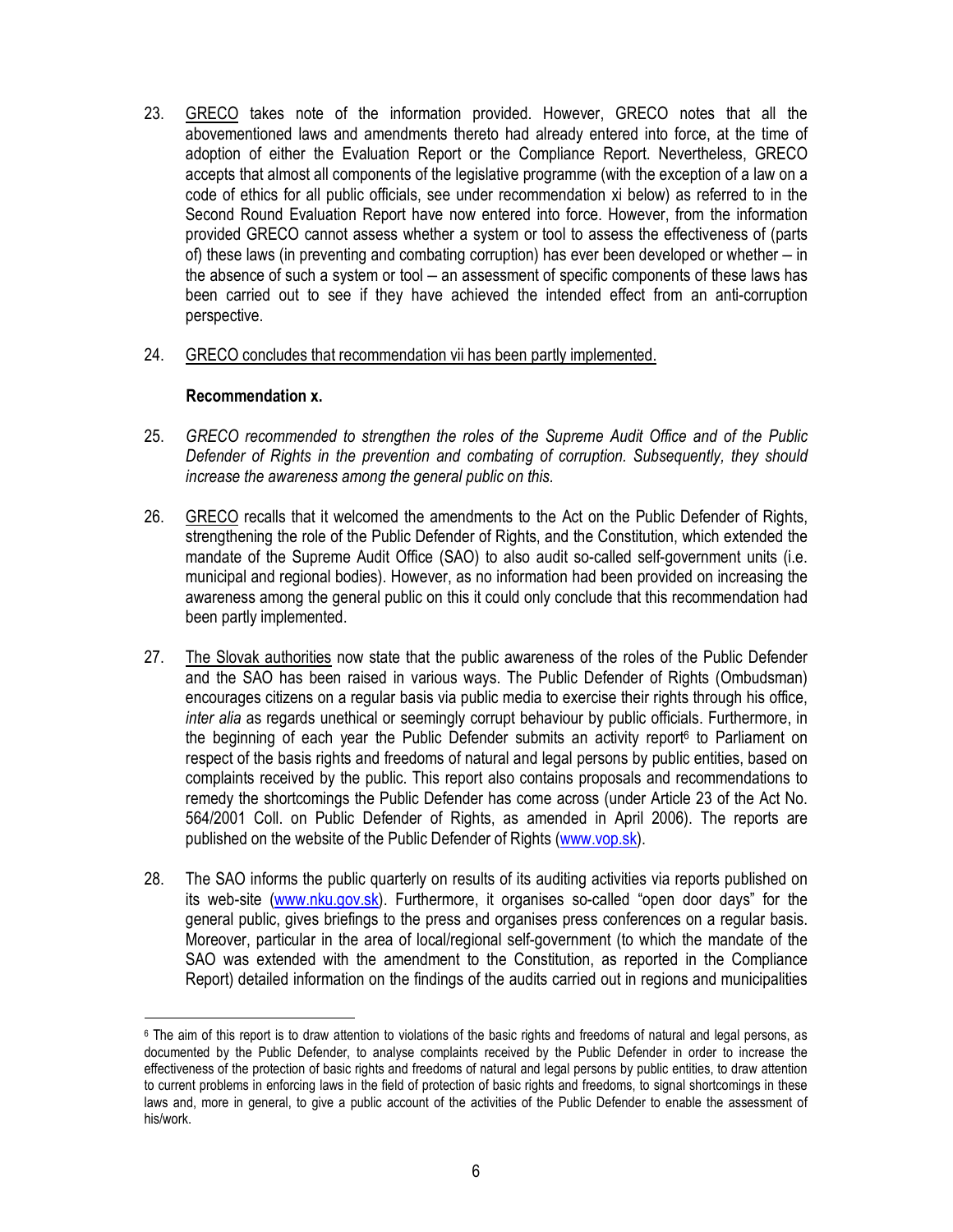is provided by the chair of the SAO to the annual meeting of representatives of these local/regional self-government units. The SAO has also published a special brochure on the most frequent shortcomings, as detected by the SAO in its audits, in the area of local/regional selfgovernment, to prevent these shortcomings taking place.

- 29. GRECO welcomes that the public is regularly informed on the activities of the Public Defender of Rights (Ombudsman) and the Supreme Audit Office (SAO), which should have enhanced and continue to enhance the public's awareness of the strengthening of their respective roles.
- 30. GRECO concludes that recommendation x has been implemented satisfactorily.

## Recommendation xi.

- 31. GRECO recommended to provide all Codes of Ethics with more specific provisions (especially with regard to gifts and revolving doors) and extend their application to cover also public officials in general. Local and regional authorities should also establish Codes of Ethics for all public officials of municipalities and higher territorial units as well as for elected public officials of local self-governments. Subsequently, the Slovak authorities should provide training on ethics and anticorruption conducts for all public officials.
- 32. GRECO recalls the position of the Slovak authorities, according to which (1) codes of ethics would not solve the problem of corruption (also as they would not be binding in the Slovak Republic); (2) the provisions of the Code of Ethics for Civil Servants were satisfactory; (3) the government could not order local and regional authorities to adopt codes of ethics due to their high level of autonomy, and; (4) anti-corruption training had been organised. GRECO pointed out in this connection that codes of ethics can be highly effective in changing the ethical climate in public administration and have a significant educational role. It concluded that recommendation xi had not been implemented as no information had been provided on the more specific provisions (which were planned to be introduced at the time of adoption of the Second Round Evaluation Report) included in the Code of Ethics for Civil Servants, the required extension of the application of a code of ethics to other public officials, and on the training provided. In addition, GRECO urged the Slovak authorities to intensify their efforts to encourage local and regional authorities to adopt such codes.
- 33. The Slovak authorities now report that the Code of Ethics for Civil Servants is enforceable<sup>7</sup>, as Article 53 of the Law on the Civil Service (Act No. 312/2001 Coll.) stipulates that a civil servant is obliged to observe the Constitution, constitutional laws, laws, the Code of Ethics for Civil Servants and other regulations. If a civil servant breaches the Code of Ethics for Civil Servants disciplinary measures can be taken against him/her by the respective state body, on the basis of the Law on the Civil Service. To enhance compliance and enforcement of the Code of Ethics for Civil Servants, the Law on the Civil Service (Act No. 312/2001) was amended in June 2006, requiring the hierarchical superior of a civil servant to annually appraise the civil servant's observance of the Code of Ethics for Civil Servants.
- 34. The Slovak authorities however also report that most, if not all, ethical provisions of the Code of Ethics are already included in the Law on the Civil Service (Act No. 312/2001), which provides a higher standard of obligation. Similarly, although no code of ethics has been adopted for public sector employees other than civil servants, Act No. 552/2003 Coll. on Work Done in the Public

<sup>7</sup> Despite indications to the contrary in the information previously provided by the authorities , GRECO had already stated in the Compliance Report (see footnote 8) that it would seem that this Code of Ethics for Civil Servants was in fact enforceable.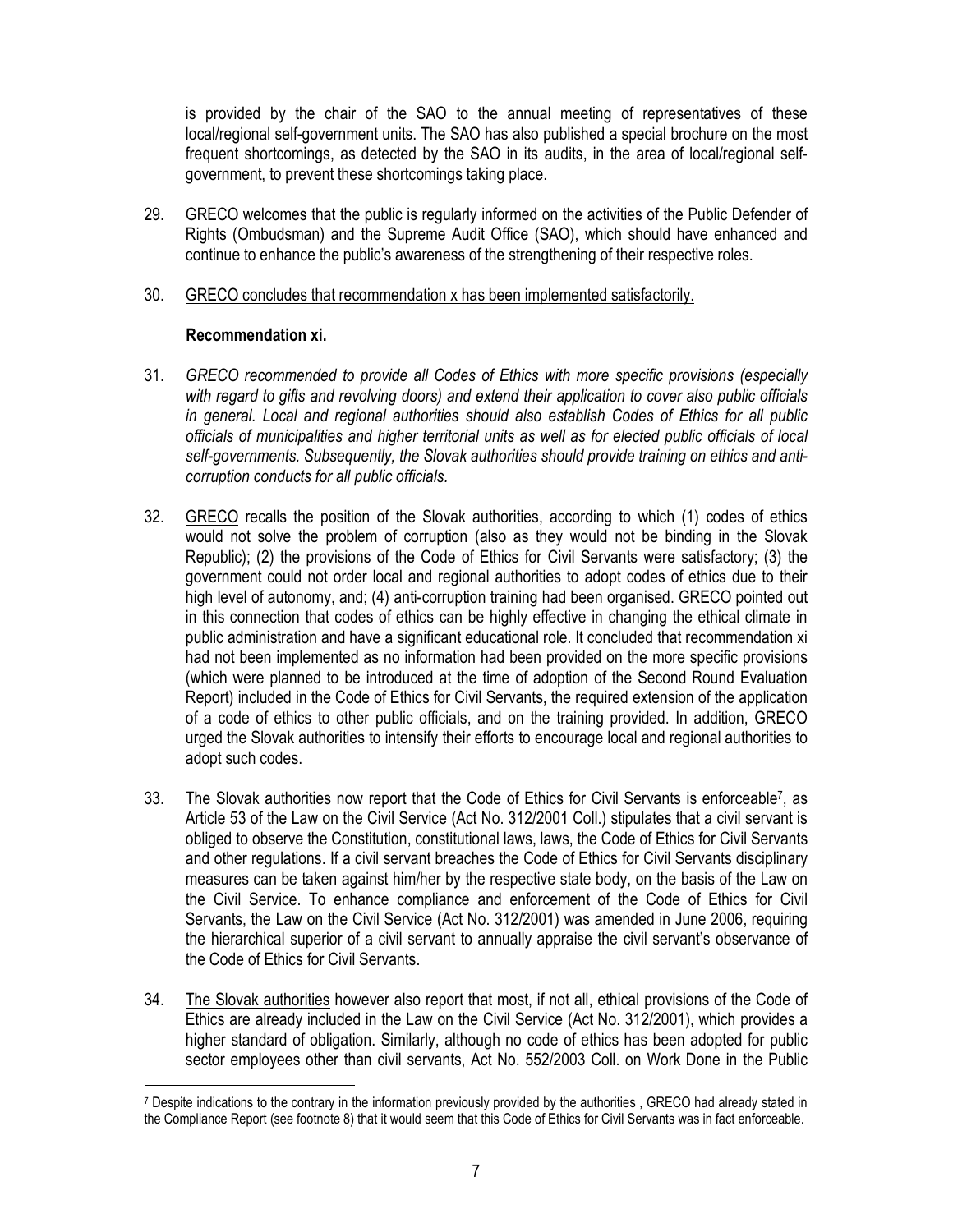Interest provides for directly enforceable provisions on ethical conduct (the content of which is similar to the provisions of the Code of Ethics for Civil Servants) for all public officials (at state, local and regional level). Act No. 552/2003 Coll. prohibits public officials from:

- misusing official information (also after the public official has left the public service);
- engaging in business (or mediate therein on behalf of others) with public bodies;
- requesting or accepting advantages, and;
- misusing advantages arising from their job or work done in the public interest (also after the public official has left the public service).

In addition, the law obliges public officials in a managerial position to submit a so-called property declaration (asset declaration) by the end of March each year. The binding character and enforceability of Act No. 552/2003 is considered to be more effective than a code of ethics.

- 35. As regards local/regional self-government units, the Slovak authorities report that various municipalities and administrative bodies at regional level have adopted their codes of ethics, which regulate the conduct of local and/regional officials and in some cases even elected representatives.
- 36. Finally, the Slovak authorities report that pursuant to Resolution No. 323 of the government of April 2007 a working group of experts has been established to update the National Programme for the Fight against Corruption. In addition to revising the National Programme, one of the priority tasks of this working group is the establishment and introduction of "a system of binding and enforceable compliance with the Code of Ethics for Civil Servants and Public Officials".
- 37. GRECO takes note of the information provided. First of all, GRECO reiterates its previous position on the educational value of codes of ethics and their role in changing the ethical climate in public administration. Even if ethical norms are included in a law, it would be preferable to complement these norms by a code of ethics, as such a code can:
	- offer practical advice in easily accessible language to readers not necessarily learned or legally trained:
	- provide further explanation of the relevant legal provisions, and, in this context, examples of undesirable behaviour (which would normally not be included in the law);
	- be tailor-made to specific categories of officials or certain sectors of public administration;
	- include further details and specificities, more so than legal provisions;
	- be more easily adapted and amended than a legal regulation, if need be.

Regardless of the aforementioned insistence of the Slovak authorities to regulate this by law, fact remains that the current conflicts of interest provisions – both in the Code of Ethics for civil servants and the Law on the Civil Service (Act No. 312/2001) – are not very specific. From the information provided it would seem that the same can be said for the provisions of Act No. 552/2003 Coll. on Work done in the Public Interest. The requirement to provide for more specific provisions (especially with regard to gifts and revolving doors) both as regards civil servants and public officials in general is therefore still valid.

- 38. Secondly, as regards public officials of municipalities and higher territorial units, as well as elected public officials of local self-governments, GRECO welcomes that an (unspecified) number of these entities have adopted code of ethics. However, from nothing in the information provided would it seem that the Slovak authorities have made any effort to encourage local and regional authorities to do so. Finally, GRECO has not received any further information on the training that was reportedly (i.e. as was reported for the Second Round Compliance Report) provided.
- 39. In light of the above, GRECO concludes that recommendation xi has not been implemented.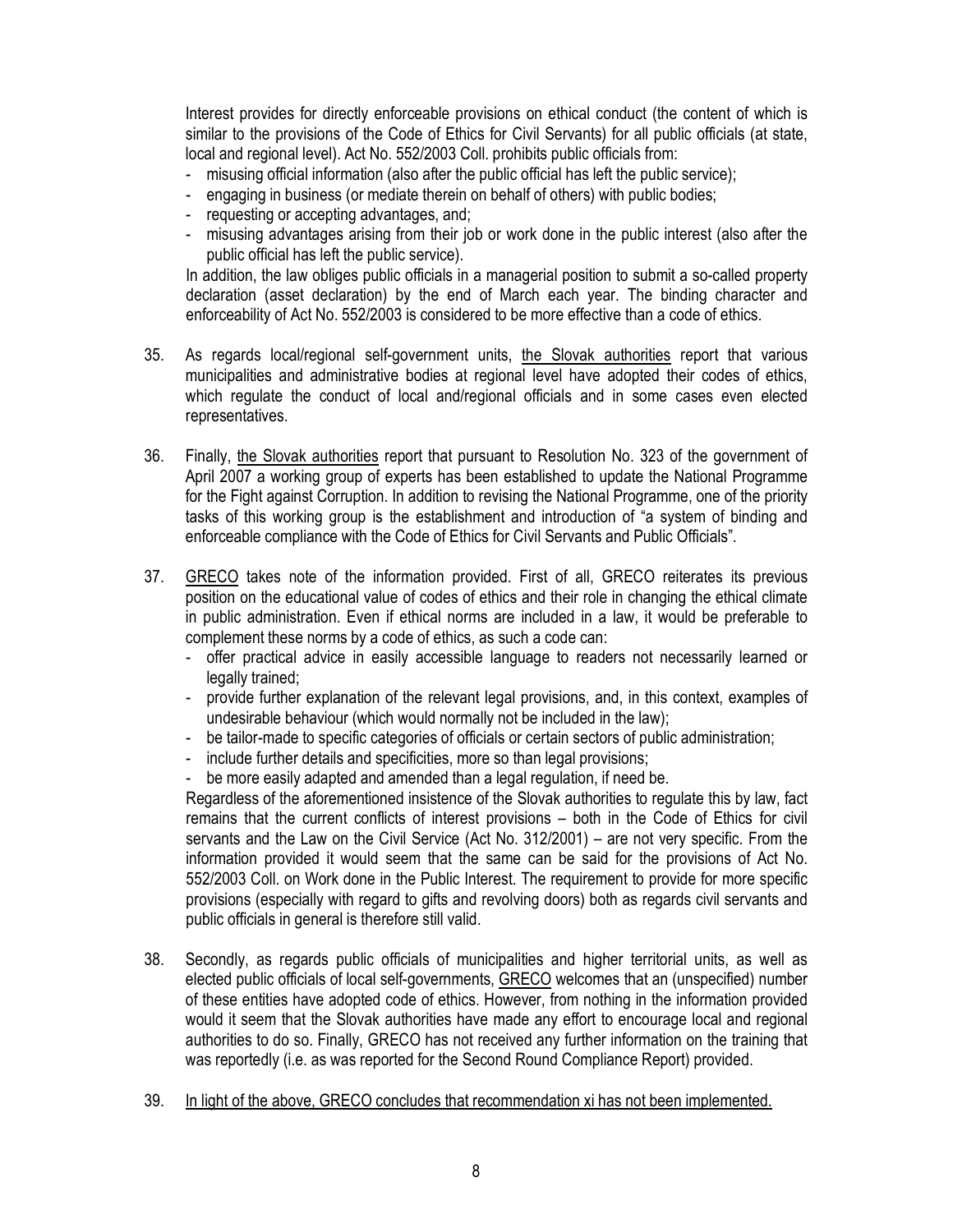## Recommendation xiii.

- 40. GRECO recommended that the Slovak authorities establish a system to notify the Registry Court and other relevant authorities whenever a leading person in a corporation has been banned from business activity by a criminal court, and to enable them to implement the ban effectively.
- 41. GRECO recalls that it took note of the Slovak authorities' explanation that the recommendation had not been implemented for financial reasons and that they considered the amendment to Section 348 of the Criminal Code, stipulating that non-compliance with any decision by the court is a criminal offence carrying a sentence of up to 2 years' imprisonment, to be sufficient for the time being. As a mechanism to implement the ban on engaging in business activities, which in view of GRECO would not necessarily be costly to establish, was still lacking, GRECO considered this recommendation as not implemented.
- 42. The Slovak authorities now state that the new Code of Criminal Procedure (Act No. 301/2005 Coll.), which entered into force in January 2006, introduced an obligation upon criminal courts to send a copy of their judgment imposing a ban on engaging in business activities to the Registry Court, the trade register, and – if applicable – the relevant professional chamber/association (Section 436, paragraph 1, sub e of the Code of Criminal Procedure). Furthermore, amendments to the Commercial Code (Act No. 513/1991) and the Law on the Commercial Register (Act No. 530/2003) were proposed, which would inter alia require the Registry Court to check whether a leading person of a company is banned by the criminal court from engaging in business activities each time information is entered into the Commercial Register (i.e. also when information in the Register is amended) and not just when an application for a license for a business activity is made or a new company is set up. However, although the law amending the Commercial Code and Law on the Commercial Register was adopted as foreseen and entered into force in January 2008, this particular provision was deleted by parliament on the grounds that it would be an unnecessary administrative burden for the Registry Courts.
- 43. GRECO takes note of the new information provided. It notes that the amendment to the Code of Criminal Procedure had already entered into force at the time of adoption of the Compliance Report. Nevertheless, GRECO accepts that – despite the previous statement of the Slovak authorities that this recommendation was considered to be too costly to implement – further efforts had already been made to comply with this recommendation and trusts that this has enabled the Registry Courts to enforce the disqualification sanction effectively.
- 44. GRECO concludes that recommendation xiii has been implemented satisfactorily.

#### Recommendation xiv.

- 45. GRECO recommended that Slovak authorities ensure that existing criminal laws (such as Article 125 of the Criminal Code) are used to the fullest extent possible in connection with false statements in accounting documents and corporate registries. A methodology / guidelines on how to identify corruption should be developed to guide accountants and tax inspectors in detecting disguised bribes and specific anti-corruption training should be provided to them.
- 46. GRECO recalls that it considered this recommendation to be partly implemented. It welcomed the amendments on the provisions on accounting offences in the Criminal Code and the training subsequently provided to judges, prosecutors and police on these new provisions, which –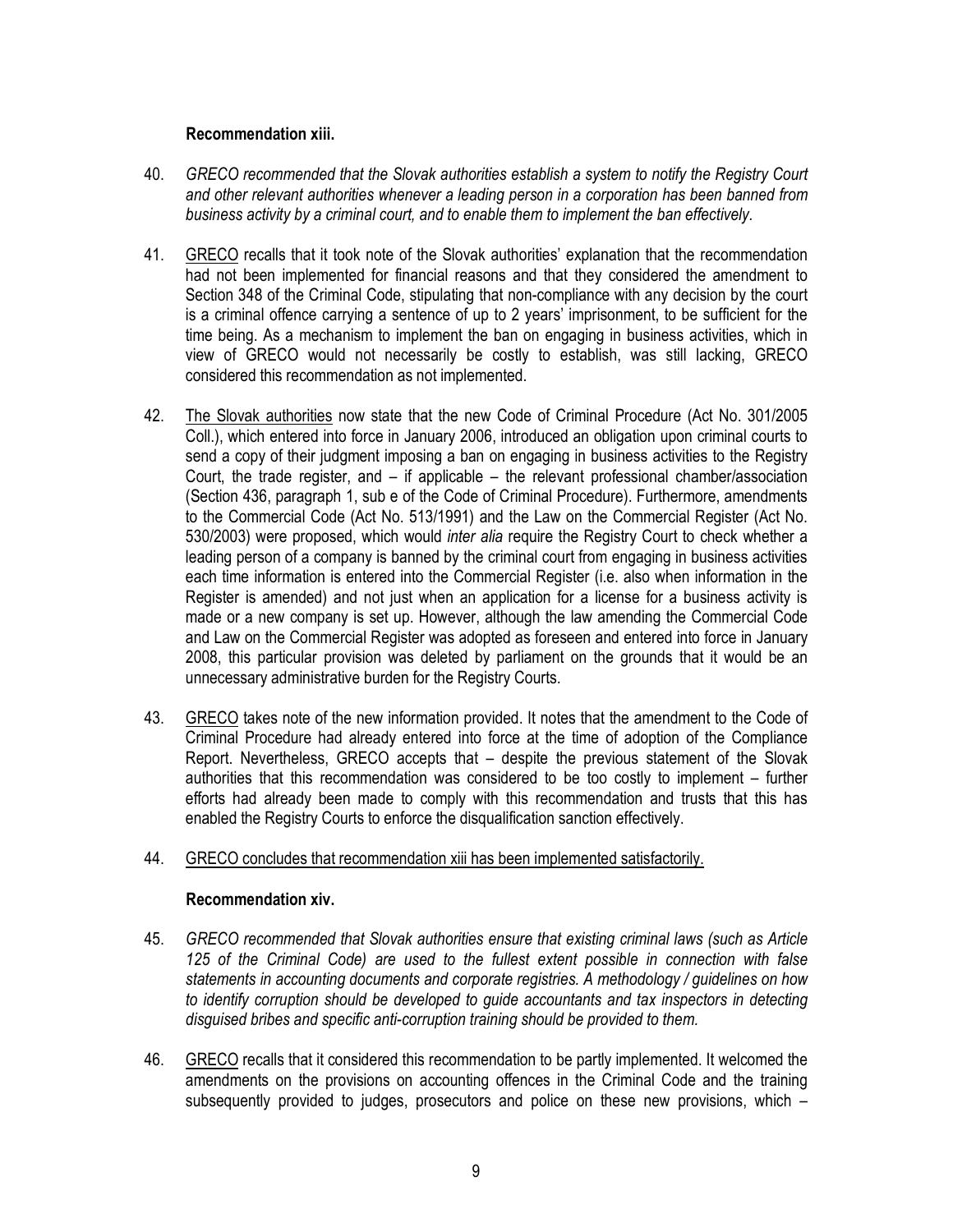although difficult to asses whether this had ensured use "to the fullest extent possible" – would have least have facilitated the use of these provisions. However, as no information had been provided neither on training of accountants and tax inspectors nor on a methodology or guidelines developed for them, GRECO could not conclude that this recommendation had been fully complied with.

- 47. The Slovak authorities report that tax inspectors and other relevant officials have been provided with copies of the Slovak translation of the OECD Bribery Awareness Handbook for Tax Examiners. In addition, copies of this handbook have been provided to the Slovak Chamber of Certified Accountants, which is itself responsible for training its members.<sup>8</sup> Furthermore, two different sets of guidelines, on corruption and the reporting of unusual transactions (money laundering), were elaborated for members of the Slovak Chamber of Auditors and published on the website of the Chamber (www.skau.sk).<sup>9</sup>
- 48. Moreover, the authorities of the Slovak Republic report on various measures taken by the tax administration to prevent and combat corruption, including internal regulations10 which stipulate the correct procedures for carrying out of so-called risk activities (i.e. activities which involve a high degree of discretion or subjectivity in the decision-making process) by tax employees and a Corruption Prevention Handbook.
- 49. As regards training, the Slovak authorities report that issues of relevance to corruption, as well as training on the Criminal Code and Code of Criminal Procedure, are addressed within the framework of the basic tax training programme provided to newly recruited personnel. Managers in the Tax Directorate are provided with complementary training courses and other employees – in particular, tax inspectors, so-called "distrainer officers" (persons responsible for the exaction of tax debts) and "complex tax administrators" (accountants) – are provided with more specialised technical courses, which includes training on ways to detect bribery in tax documents and on corruption in general. Furthermore, there have been specialised courses organised for members of the Slovak Chamber of Auditors, including on money laundering and corruption of foreign officials in June 2007. A further four seminars on preventing money laundering and identifying corruption will take place in 2008, in the framework of the regular educational activities of auditors.
- 50. Finally, as regards the first part of the recommendation, to illustrate the extent to which existing criminal provisions are used in connection with false statements in accounting documents and with regard to corporate registration, the Slovak authorities report that, in 2006, 90 persons have been investigated, 36 persons have been prosecuted and 7 persons have been convicted under Section 259 of the Criminal Code on distortion of data in financial and commercial records.
- 51. GRECO takes note of the information provided. As regards a methodology and/or guidelines, GRECO welcomes the provision of the OECD Bribery Awareness Handbook for Tax Examiners in Slovak to tax employees and the Slovak Chamber of Certified Accountants, as well as the guidelines issued by the Slovak Chamber of Auditors to its members. As regards training,

<sup>8</sup> It should however be noted that the accountancy profession is not regulated and membership of this chamber is not mandatory.

<sup>9</sup> These guidelines are: VAS 2/2005 "The reporting duty of an auditor on suspicion of corruption, in accordance with the Criminal Code" and ETIKA 2/2006 "The duty of an auditor to report unusual transactions".

<sup>10</sup> These regulations include the 'Regulation on unified procedures in connection with a suspicion of abuse of power, obstruction of the fulfilment of tasks and corruption of employees of the tax authorities', which entered into force in August 2006, the Anti-corruption Programme of the Tax Directorate, which entered into force in January 2007, and the Manual for the Anti-Corruption Programme of the Tax Directorate, which came into force in July 2007.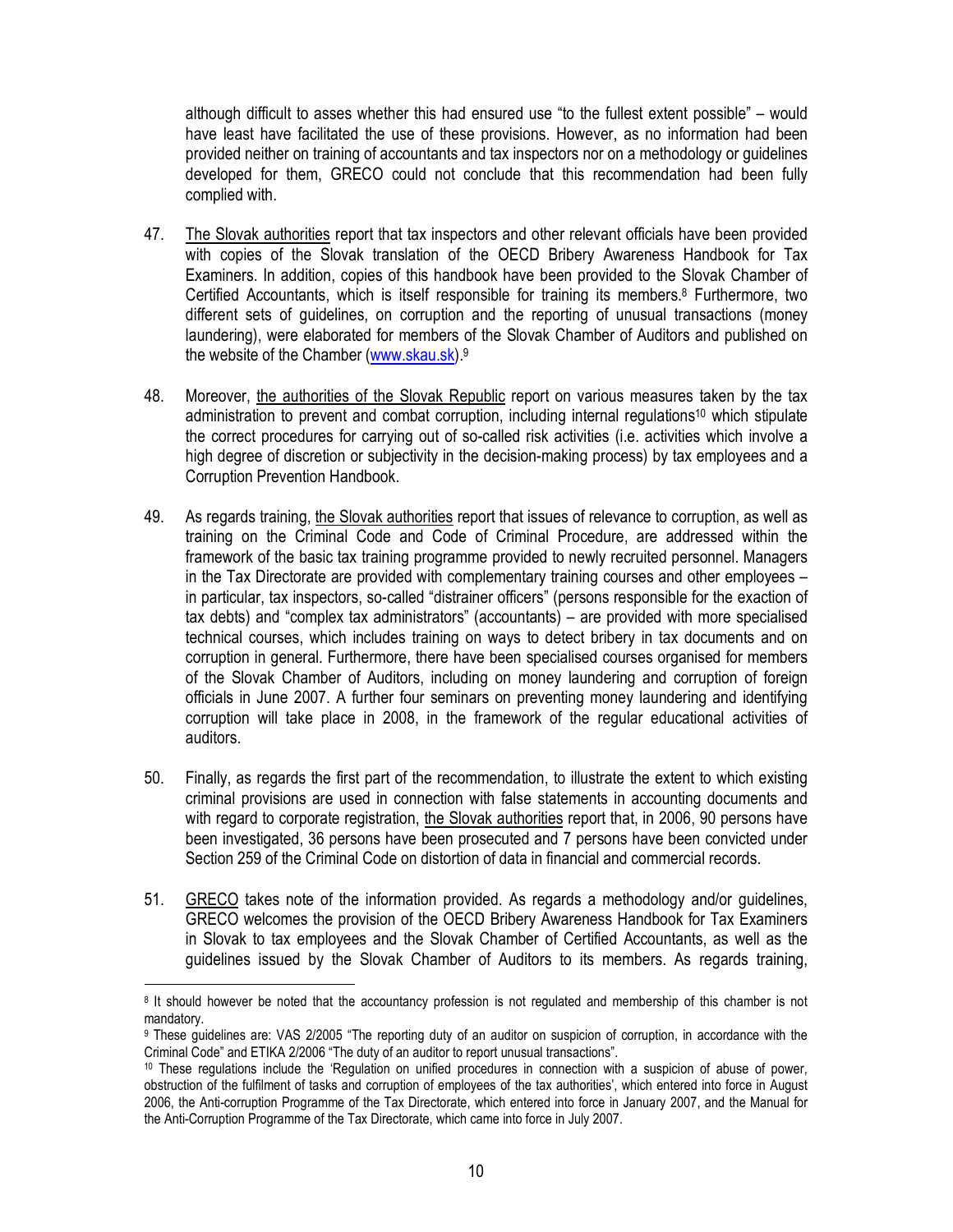GRECO commends the Slovak authorities for what appears to be a concerted training and awareness programme on the prevention of corruption within the tax administration. Although in this respect the recommendation refers more specifically to training on external corruption and ways for tax inspectors to detect disguised bribes in tax documents, on which little specific information has been provided, GRECO assumes that this indeed has been included in regular training programmes for tax inspectors and trusts that the training on internal corruption will also have increased the awareness of tax inspectors of external bribery (which has undoubtedly also been furthered by the guidelines issued).

52. GRECO concludes that recommendation xiv has been implemented satisfactorily.

## Recommendation xvi.

- 53. GRECO recommended that, the law providing for corporate criminal liability be adopted, in accord with Articles 18 and 19 of the Criminal Law Convention on Corruption, and to provide training on the new legislation in order to promote its effective use.
- 54. GRECO recalls that Slovak law only recognises administrative liability of legal persons for "unfair competition" (which includes bribery, but not money laundering or trading in influence) and civil liability of legal persons for damage incurred as result of a breach of law. No sanctions can be imposed on legal persons for corruption, money laundering and/or trading in influence other than compensation for damage or lost profits as a result of these offences. In its Second Round Compliance Report GRECO took note of the information provided by the Slovak authorities on, inter alia, a draft law providing for corporate criminal liability, which was approved by the government in March 2006. As this draft law had not entered into force yet (and, understandably, training would only be provided once this new legislation would enter into force), GRECO could only conclude that recommendation xvi had been partly implemented.
- 55. The Slovak authorities report that due to unanticipated early general elections, the (previous) parliament did not discuss the aforementioned draft law on corporate criminal liability during its electoral term. The Minister of Justice has now decided to combine this legislative project with the draft law amending the Criminal Code and Code of Criminal Procedure on various other issues. It is expected that these draft amendments, including the new provisions on corporate criminal liability, will be discussed by parliament in 2008. Once criminal liability of legal persons has been introduced, training will be provided to the relevant practitioners.
- 56. GRECO takes note of the new information provided. As criminal or any other type of liability of legal persons for bribery offences, money laundering and trading in influence has not been introduced and effective, proportionate and dissuasive sanctions on legal persons have not been provided for (and training has – understandably – also not been organised), GRECO cannot conclude that the requirements of Articles 18 and 19 of the Criminal Law Convention on Corruption (ETS 173) have now been met.
- 57. GRECO concludes that recommendation xvi has been partly implemented.

#### Recommendation xvii.

58. GRECO recommended that the Slovak authorities undertake a comprehensive and sustained programme of specialised professional training for judges, prosecutors and police regarding the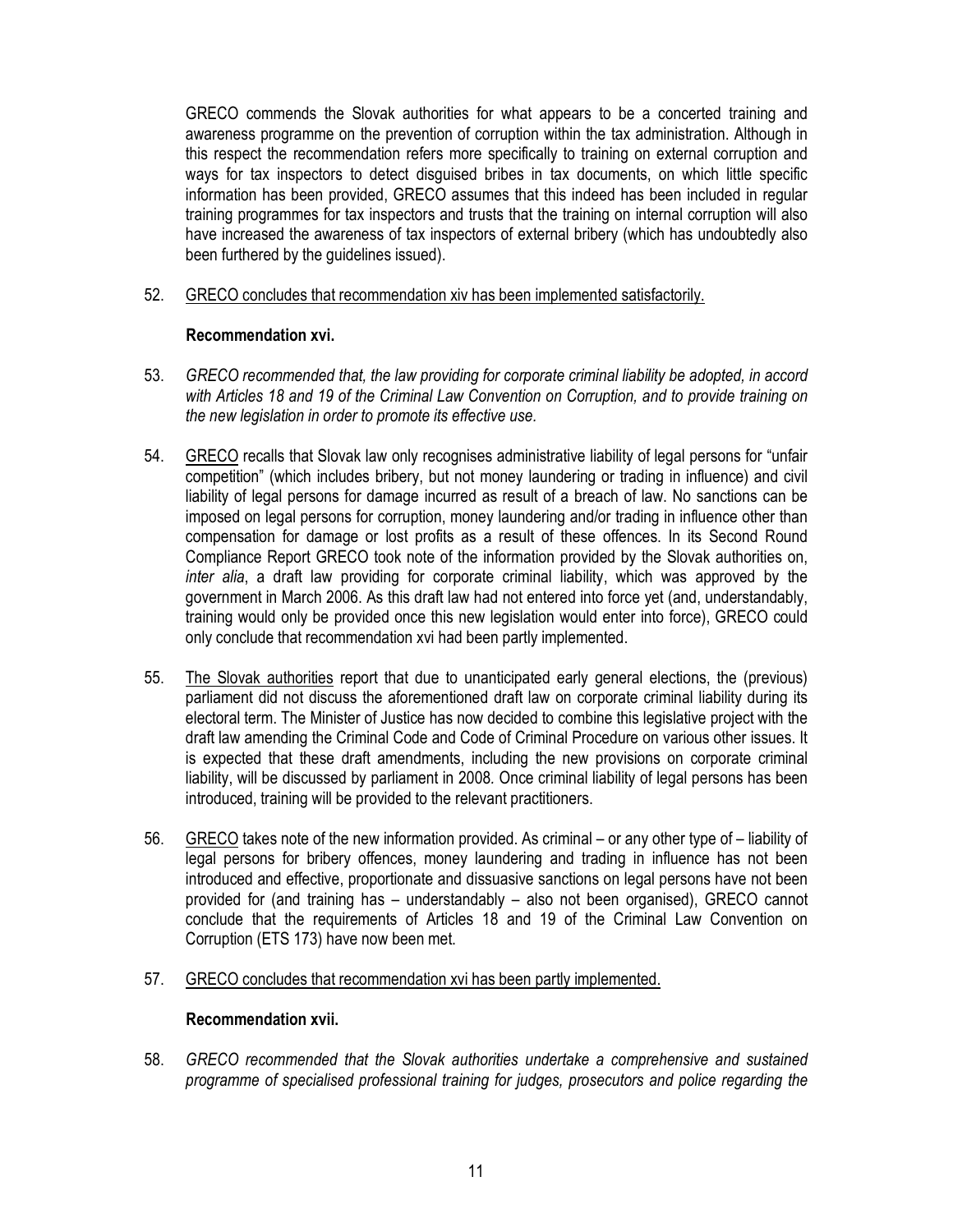effective and appropriate use of criminal and administrative laws relating to money laundering, accounting offences, and the use of legal persons to shield corrupt activity.

- 59. GRECO recalls that it considered this recommendation to have been partly implemented. Although the Slovak authorities reported on various training programmes and seminars on the new Criminal Code (Act No. 300/2005 Coll.), the Code of Criminal Procedure (Act No. 301/2005 Coll.), judicial co-operation in criminal maters and the application of EU law, without further information GRECO was not in a position to assess whether this training indeed included all the topics mentioned in the recommendation and would not just be an one-time occurrence (but would be sustained), as required by the recommendation.
- 60. The Slovak authorities now report that six specialised seminars for 240 participants judges of the Special Court, prosecutors of the Office of Special Prosecution and police officers of the Bureau for the Fight against Corruption and the Financial Police – were organised by the Judicial Academy within the framework of the project "Continued support for the fight against corruption", which was financed by the European Commission. In the context of this project, study visits were undertaken to anti-corruption authorities in Europe. In addition, all 240 participants of this project have been trained not just on the new criminal provisions in the Slovak Republic but also on relevant European legislation, as EU Framework Decisions have a significant impact on domestic legislation.
- 61. Furthermore, in September 2007, the Police Academy, in co-operation with the Bureau for the Fight Against Corruption, organised a training seminar for police officers and prosecutors on the theme "Corruption and Financial Crime", which included the topic money laundering. This course was carried out under the umbrella of European Police College (CEPOL, Course No. 33/2007).
- 62. GRECO takes note of the information provided. Although on the basis of this information it is difficult to assess whether a "comprehensive and sustained programme of specialised professional training" of the nature and substance as stipulated by the recommendation has been undertaken, GRECO accepts – on the basis of the current information as well as that provided for the Second Round Compliance Report - that various training activities have been and are being carried out and that, in the context of these training activities on *inter alia* money laundering and corruption, attention is also being given to accounting offences and the use of legal persons to shield corruption.
- 63. GRECO concludes that recommendation xvii has been dealt with in a satisfactory manner.

# III. CONCLUSION

- 64. In addition to the conclusions contained in the Second Round Compliance Report on the Slovak Republic and in view of the above, GRECO concludes that recommendations i, x and xiv have been implemented satisfactorily and recommendations xiii and xvii have been dealt with in a satisfactory manner. Recommendations vi, vii and xvi remain partly implemented and recommendation xi has not been implemented.
- 65. With the adoption of this Addendum to the Second Round Compliance Report, GRECO concludes that out of the 18 recommendations issued to the Slovak Republic, in total 14 recommendations have now been implemented satisfactorily or dealt with in a satisfactory manner. As regards the not or partly implemented recommendations, GRECO regrets in particular that liability of legal persons for bribery, money laundering and trading in influence has